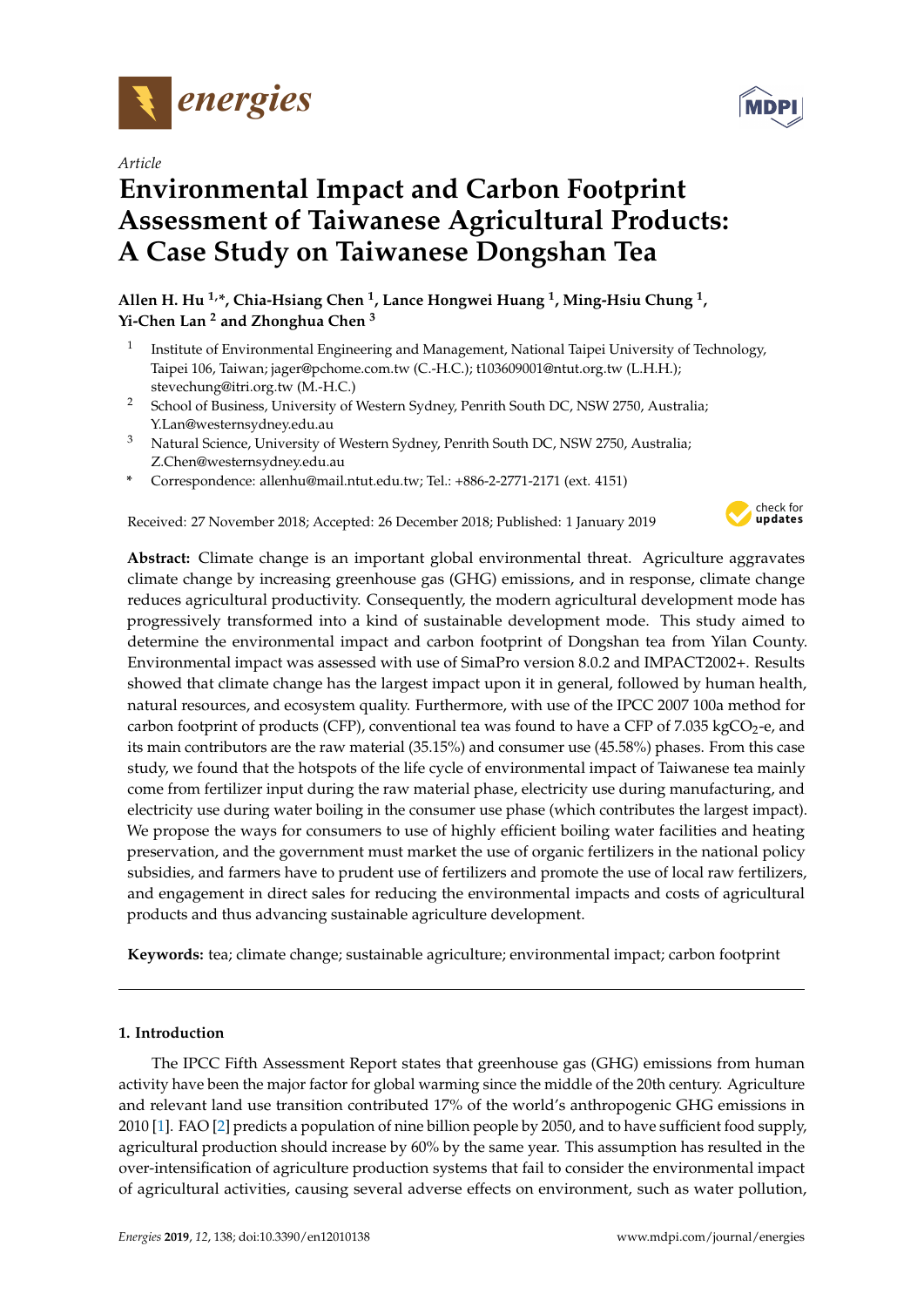soil degradation and erosion, biodiversity loss, and deforestation [\[3](#page-9-2)[,4\]](#page-9-3). Environmental sustainability is a challenge for agriculture, given that the latter is a major contributor of global environmental impacts, especially land degradation, freshwater depletion, nutrient and pesticide pollution, and GHG emissions [\[5](#page-9-4)[,6\]](#page-9-5). Climate change can interfere with food availability; for example, temperature rise, precipitation pattern changes, extreme weather events, crop pests, disease outbreaks, and water shortage may result in the reduction of agricultural productivity [\[7](#page-9-6)[,8\]](#page-10-0). Therefore, weakening the risks posed by climate change to food security is a major challenge.

Sustainable agriculture is based on emphasizing environmental quality, improving agronomic productivity, and minimizing global climate change. It is a type of agriculture that uses external energy inputs lightly and efficiently and may involve decreases in industrial mineral fertilizers, agrochemical input, and increases in the profit margins of farming systems [\[9](#page-10-1)[,10\]](#page-10-2). Sustainable agricultural systems will require a conversion from the dominant industrial agriculture formation to one that conserves water and land, along with plant and animal genetic resources, and that is environmentally non-degrading, economically viable, technically appropriate, and socially acceptable [\[11](#page-10-3)[,12\]](#page-10-4). Sustainable agriculture can raise productivity and meet sustainability criteria to satisfy increasing human needs meanwhile contributing to the recovery and sustainability of landscapes, the biosphere, and the earth systems [\[13\]](#page-10-5).

Life cycle assessment (LCA) is a suitable and powerful means to evaluate environmental impact. It links up with a product, producing process, or activity during its life cycle from raw material extraction or production to final disposal, namely, "cradle to grave." Moreover, LCA is the method that can assess the whole life cycle of a product or service. In the last few years, this methodology has begun to concentrate on agriculture and its affected environmental impacts, such as climate change, eutrophication, acidification, nutrients, fertilizers, and crops [\[14](#page-10-6)[–16\]](#page-10-7). However, studies rarely consider the entire agricultural system, which comprises various activities (e.g., cropping, breeding, nutrient leaching) and materials (e.g., fertilizer, feeds), which would provide a systematic analysis and comprehensive strategies [\[17\]](#page-10-8). Environmental LCA is a significant method for presenting environmental improvements, given that it quantifies sources of impacts throughout a product's life cycle for various environmental impacts, thereby allowing environmental improvements to be determined and ranked; this method has been confirmed to be useful [\[18](#page-10-9)[–21\]](#page-10-10). The concept of circular economy is changing our awareness on waste. Life cycle assessment (LCA) is a method to assess environmental impacts by recycling, recycling and recycling from cradle to cradle to narrow the generation of waste [\[22\]](#page-10-11).

Taiwan imports more than 90% of its energy and suffers from the effects of climate change, including sea level rise and the resulting energy instability and GHG emission offset, which are now serious problems facing the country [\[23\]](#page-10-12). Environmental sustainability is a challenge for agriculture, given that the latter substantially contributes to global environmental impacts, especially land degradation, freshwater scarcity, pesticide pollution, and GHG emissions [\[24\]](#page-10-13). Tea is an important domestic economic crop in Taiwan [\[25\]](#page-10-14). Therefore, Dongshan tea was selected as the object of this study, and the study region was Yilan County. This work specifically aimed to accomplish the following:

- (1) Comprehend the environmental impact from the carbon emission and life cycle of Dongshan tea via LCA;
- (2) Determine the carbon emission sources from Dongshan tea from cradle to grave according to the results of LCA;
- (3) Assess the study results and propose proper countermeasures for reducing environmental impact and carbon emission.

Tea is primarily produced from the leaves of the plant *Camellia sinensis* and is the oldest and a commonly consumed beverage in the world because of its refreshing effect and mild stimulant properties, as well as the medicinal and general health-promoting properties produced by three major characteristic secondary metabolites (catechins, theanine, and caffeine); tea has had enormous medical,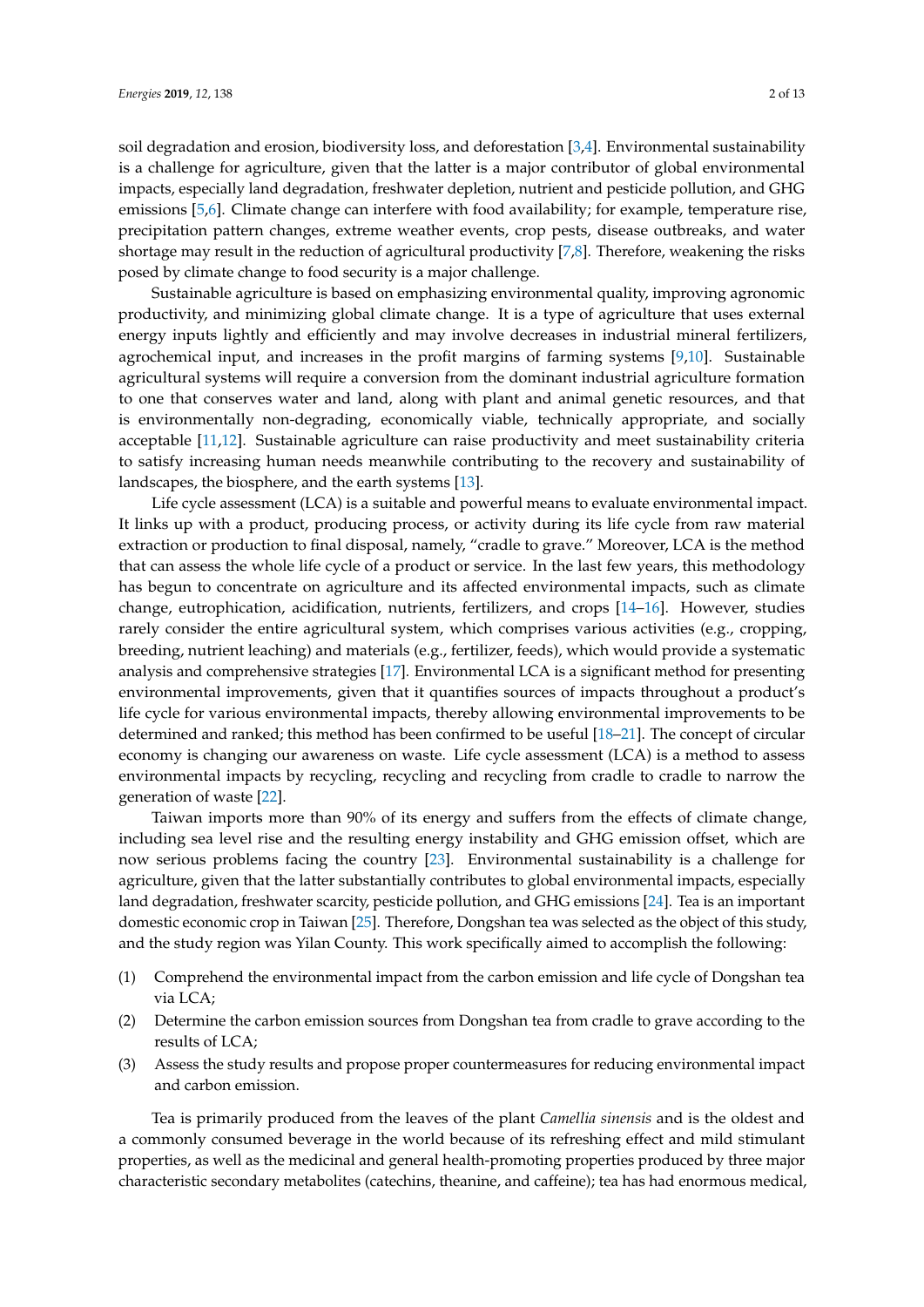economic, and cultural importance since ancient times [\[26,](#page-10-15)[27\]](#page-10-16). Tea production is geographically limited to a few areas around the world. In 2009 to 2013, global tea production grew 20 percent rate to reach 5.06 million tonnes, as shown in Figure 1 [\[28\]](#page-10-17); furthermore, world tea production is projected to reach 8.07 million tonnes in 2027 [\[29\]](#page-11-0). Recently, the production and consumption of tea have dramatically increased. Over two billion people drink tea in more than 125 countries [\[30\]](#page-11-1). Its remarkable health benefits are the main reason for its consumption [\[31](#page-11-2)[,32\]](#page-11-3). However, many studies have discovered that tea expansion causes disturbances to ecosystems, threatens biodiversity preservation, and increases carbon dioxide emissions [\[33\]](#page-11-4). The interaction between agriculture and the natural environment is strong, and investigations on the contribution of farming systems to environmental degradation have been increasing gradually in regions with intensive agriculture practices. As for the increasing consumer awareness and interest in sustainability issues, the assessment of environmental impact and the usage of resources in distribution systems and food production have become indispensable [\[34\]](#page-11-5).

<span id="page-2-0"></span>

**Figure 1.** System boundaries and process of Dongshan tea. **Figure 1.** System boundaries and process of Dongshan tea.

The life cycle concept is being increasingly emphasized and regarded as a main idea in ensuring The life cycle concept is being increasingly emphasized and regarded as a main idea in ensuring the transition to sustainable production and consumption patterns. LCA has been used broadly for the transition to sustainable production and consumption patterns. LCA has been used broadly for assessing agricultural systems and food processing and manufacturing activities for ensuring assessing agricultural systems and food processing and manufacturing activities for ensuring sufficient and thorough support in decision-making under business and policy development circumstances [\[15\]](#page-10-18). Therefore, an extensive review of literature was conducted by the current work to sort out studies that contained subjects related to LCA for the same agricultural products. Then, their assessment tools were assessed for the main applying direction for the cases that use L[CA](#page-3-0). Results are shown in Table 1.

| Reference              | <b>Product/Country</b> | System<br><b>Boundaries</b> | Method          | <b>Results</b>                                                                                                         |
|------------------------|------------------------|-----------------------------|-----------------|------------------------------------------------------------------------------------------------------------------------|
| Farshad et al. [35]    | Tea/Iran               | Cradle to grave             | CML-IA          | Most pollutant inputs were machinery and<br>diesel fuel.                                                               |
| Munasinghe et al. [36] | Tea/Sri Lanka          | Cradle to grave             | <b>LCA</b>      | Energy use was the highest in the consumer<br>use phase, whereas $CO2$ emission was<br>highest in the packaging phase. |
| Azapagic et al. [37]   | Tea/Kenyan             | Cradle to grave             | <b>IPCC 100</b> | $CO2$ emission was highest in the consumer<br>use phase.                                                               |

**Table 1.** Comparison of LCA in agricultural products.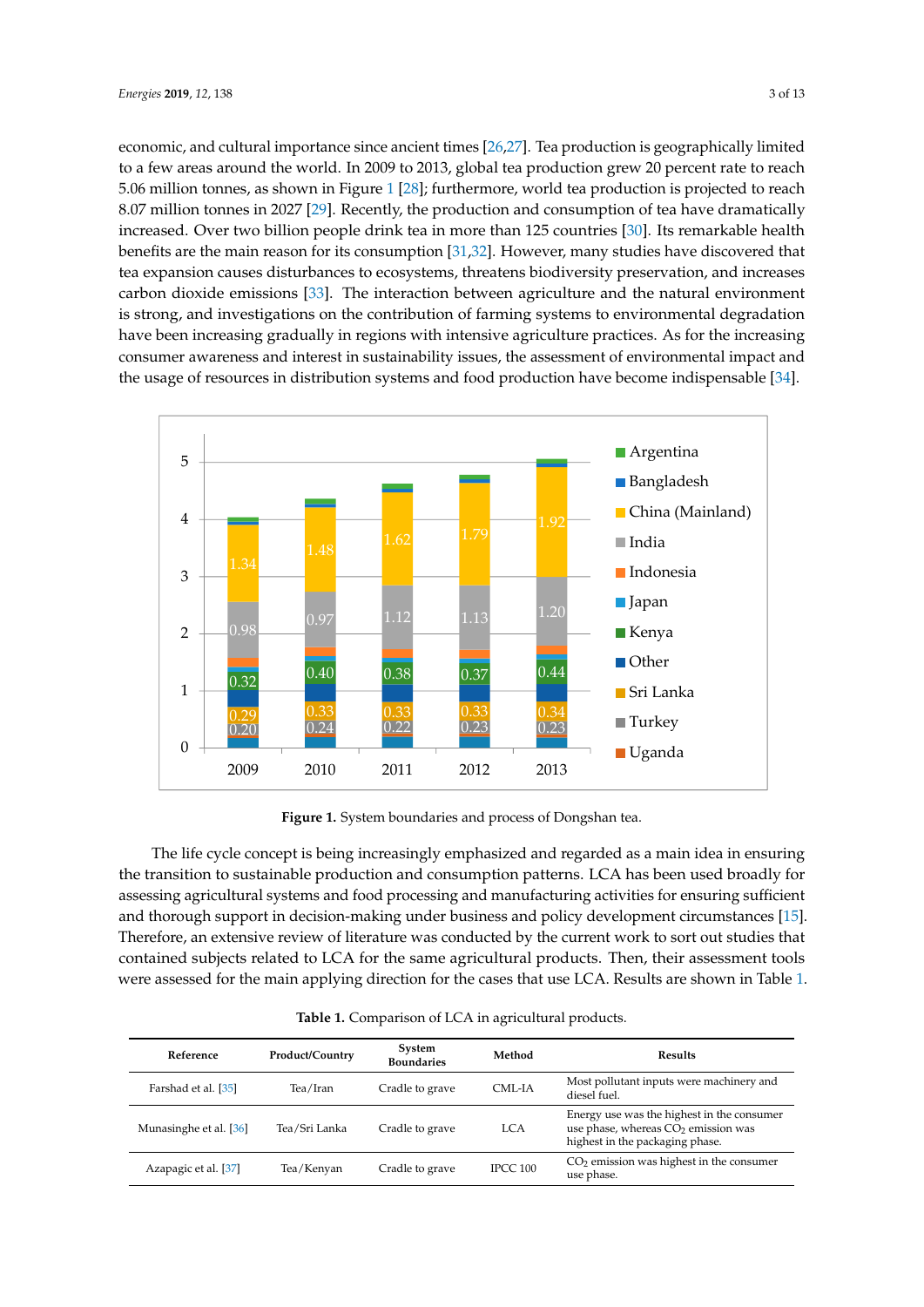<span id="page-3-0"></span>

| Reference           | Product/Country    | System                               | Method           | <b>Results</b>                                                                                    |
|---------------------|--------------------|--------------------------------------|------------------|---------------------------------------------------------------------------------------------------|
| Chen et al. [38]    | Tea/Taiwan         | <b>Boundaries</b><br>Cradle to grave | PAS 2050         | Fertilizer use in raw material phase and<br>energy use in consumer use phase were                 |
| Li et al. $[39]$    | Vegetables/China   | Farm gate to<br>farm gate            | USEtox 2.01      | hotspots.<br>Vegetable multicropping system use would<br>result in reduced environmental impacts. |
| Shen et al. [40]    | Vegetables/China   | Farm gate to<br>farm gate            | LCA              | Venlo-greenhouse environmental impact was<br>the most serious.                                    |
| Theurl et al. [41]  | Vegetables/Austria | Cradle to market                     | Ecoinvent v2.2   | Unheated winter vegetable production was<br>feasible.                                             |
| Liu et al. $[42]$   | Pear/China         | Cradle to market                     | <b>IPCC 2007</b> | Using manure for biogas production and<br>organic farming can reduce GHG emission.                |
| Ingrao et al. [43]  | Peach/Sicilian     | Cradle to grave                      | IMPACT2002+      | Largest impacts were due to huge volumes of<br>water and energy used by irrigation.               |
| Longo et al. $[44]$ | Apple/Italy        | Cradle to gate                       | <b>ILCD 2011</b> | Largest energy and environmental impacts<br>were due to fertilizers, pesticides, and diesel.      |

**Table 1.** *Cont.*

Researches on LCA for tea have generally focused on cradle to grave in environmental impact and overall sustainability analyses. Farshad et al. [\[35\]](#page-11-6) worked on an environmental–economic analysis of tea's life cycle in Iran from cradle to grave. LCA results indicated that the major pollutant inputs were machinery and diesel fuel in farms and factories, whereas the three-layer packaging design had the smallest environmental impact. Munasinghe et al. [\[36\]](#page-11-7) focused on environmental impacts, economic, social, and overall sustainability of the tea sector in Sri Lanka from cradle to grave. Their results showed that energy use was highest during the consumer use phase;  $CO<sub>2</sub>$  emission was highest (44–47%) during the packaging phase; labor use was highest during the cultivation phase; and cost was highest in the cultivation and purchasing phases. Chen et al. [\[38\]](#page-11-9) studied the Organic Tea Product Supply Chain Process Map and Carbon Footprint of Taiwan from cradle to grave. LCA results found that the carbon footprint of tea was 12.53  $CO_2$ eq/kg, which was highest (48.87%) during the raw material phase, followed by the consumer use phase (31.8%). Fertilizer use during the raw material phase and energy use during the consumer use phase were the identified hotspots.

In the field of LCA research on vegetables, Li et al. [\[39\]](#page-11-10) studied a highly diverse vegetable multi-cropping system in Fengqiu County (China) from farm gate to farm gate. Results showed that a vegetable multi-cropping system would cause even fewer environmental impacts compared with a single-cropping system. Shen et al. [\[40\]](#page-11-11) studied the three facility modes of vegetable production in China from farm gate to farm gate. LCA results indicated that the serious impact on fresh water depletion and human, fresh water, and terrestrial toxicity is solar greenhouse. Furthermore, the venlo-greenhouse environmental impacts are 101 and 740 times more serious than the solar greenhouse and pollution-free approaches, respectively. Theurl et al. [\[41\]](#page-11-12) studied unheated, soil-grown winter vegetables in Austria via LCA from "cradle to gate". LCA results found that unheated winter vegetable production was more feasible than existing systems in Austria and Italy.

In the field of LCA research on fruits, Liu et al. [\[42\]](#page-11-13) studied fossil energy use and greenhouse emission in Chinese pear production from cradle to gate. LCA results showed that GHG emissions in the pear production chain can be reduced by the use of manure in biogas production, transition from conventional farming to organic farming, and reducing of mechanical cultivation. For reducing environmental impacts, LCA could be applied as a means to conduct selections of agricultural inputs. The work of Ingrao et al. [\[43\]](#page-11-14) highlighted environmental hotspots in Sicilian peach production systems from cradle to grave. LCA results found that irrigation methods had the most serious impact due to the use of large volumes of water and energy. With improvements in irrigation methods, the production process and usage of agricultural machinery can reduce GHG emissions. Longo et al. [\[44\]](#page-11-15) studied organic and conventional apple supply chains in the north of Italy from cradle to gate. LCA results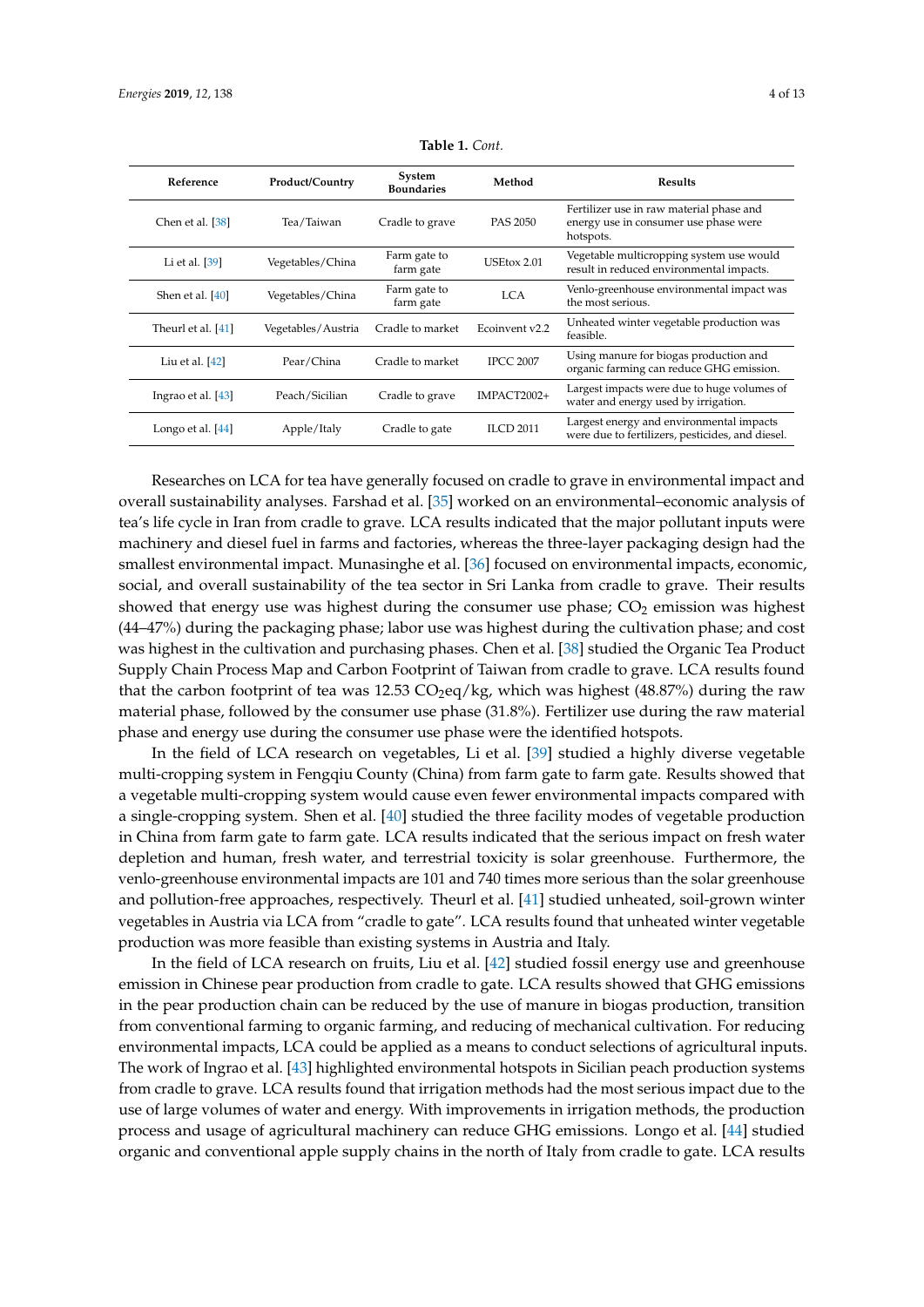showed that a considerable share of the overall energy and environmental impacts in farming was because of the diesel consumption of agricultural machines and the use of fertilizers and pesticides.

Research on the sustainability of tea production and consumption shall produce important information about means of improving the global tea industry and about output key experiences for a **broad range of other agri-industries and contribute greatly to make development more sustainable [\[36\]](#page-11-7).** According to Table [1,](#page-3-0) environmental LCA is a useful means for reporting environmental improvements, given that it quantifies causes of impacts across the product's life cycle for a range of environmental impacts and provides relevant facts and information that can guide decisions on practice change. By contrast, substantial research methods of LCA are available, but most of them are complex and time consuming. Therefore, the simplification and standardization of LCA methods will assist in the development of sustainable agri-industries.

## **2. Materials and Methods 2. Materials and Methods**

# *2.1. Study Scope and Goal 2.1. Study Scope and Goal*

Defining system boundaries on the basis of related goals is the first step in LCA (Figure [2\)](#page-4-0). Defining system boundaries on the basis of related goals is the first step in LCA (Figure 2). Dongshan Township (Yilan County) in the east of Taiwan was the main field in this study. Tea is the major crop in the area, which measures approximately 0.41 hectare and tea production volume is approximately 150 kg. Teas have been produced here since 1987, and tea saplings originate from approximately 150 kg. Teas have been produced here since 1987, and tea saplings originate from Nantou. Even without applications for organic certification, mountain spring water is being used for Nantou. Even without applications for organic certification, mountain spring water is being used for irrigation, and soybean meal is being applied as base fertilizer, aided with a few chemical fertilizers irrigation, and soybean meal is being applied as base fertilizer, aided with a few chemical fertilizers and pesticides. The cultivation method is relatively eco-friendly [\[45\]](#page-11-16). and pesticides. The cultivation method is relatively eco-friendly [45].

Field investigation and literature collection were conducted for assessing the cradle-to-grave Field investigation and literature collection were conducted for assessing the cradle-to-grave data, including materials obtained, manufacturing, distribution and transportation, consumer use, data, including materials obtained, manufacturing, distribution and transportation, consumer use, and disposal and recycling phases. A PAS 2050-based LCA approach was used to evaluate the and disposal and recycling phases. A PAS 2050-based LCA approach was used to evaluate the environmental impact and carbon emission from each phase through SimaPro 8.0.2 (PRé Consultants environmental impact and carbon emission from each phase through SimaPro 8.0.2 (PRé Consultants B.V., Amersfoort, the Netherlands), and the concept of LCA was employed for determining the B.V., Amersfoort, the Netherlands), and the concept of LCA was employed for determining the environmental impact and carbon emission of the product and for proposing countermeasures for environmental impact and carbon emission of the product and for proposing countermeasures for carbon emission reduction. carbon emission reduction.

<span id="page-4-0"></span>

**Figure 2.** System boundaries and process of Dongshan tea. **Figure 2.** System boundaries and process of Dongshan tea.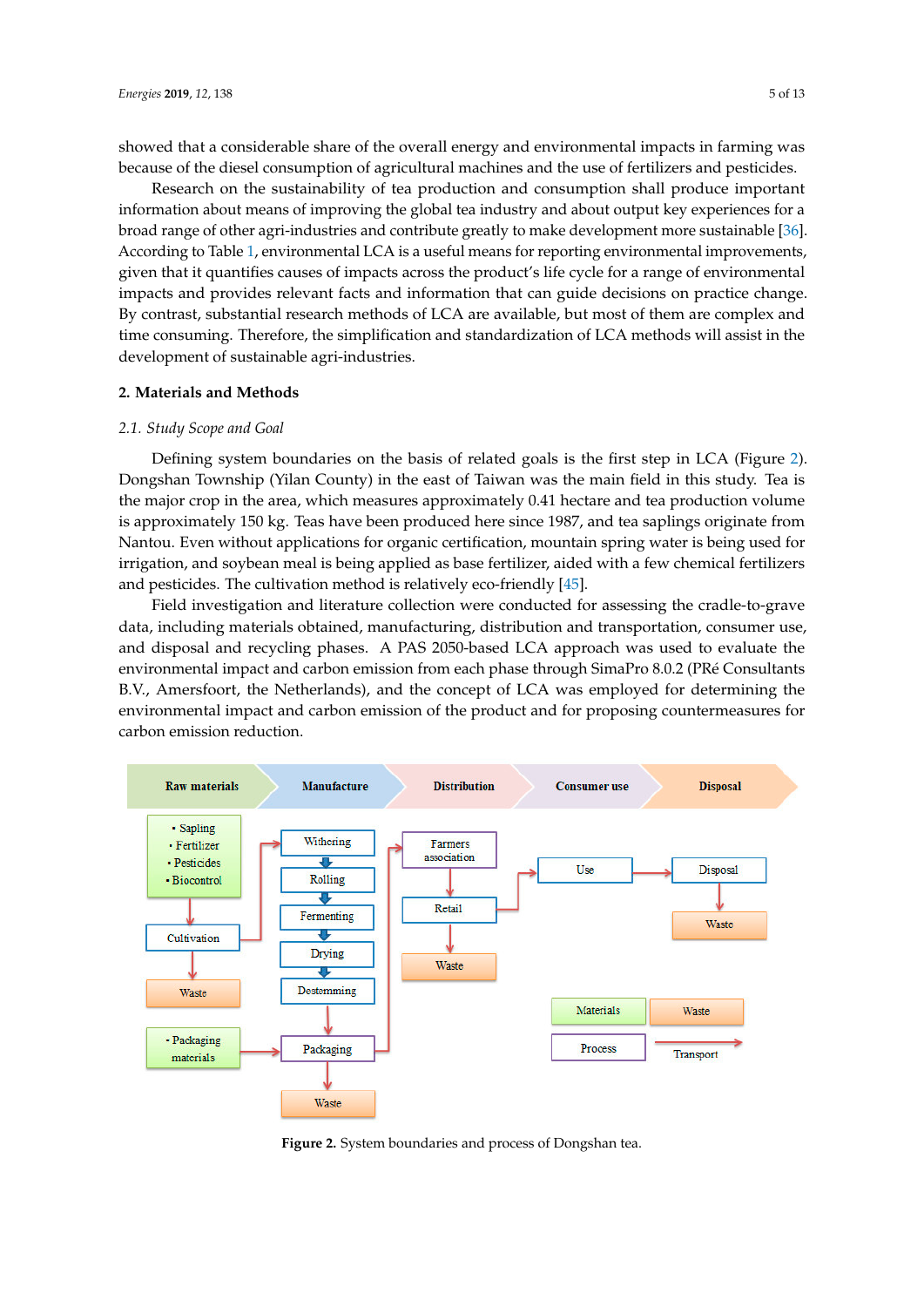#### *2.2. Life Cycle Inventory (LCI) Analysis and Limited*

LCI analysis is the second step in LCA; it aims to obtain an accurate study of product carbon footprint. Although PAS 2050, TS-Q 0010, and Product Life Cycle Accounting and Reporting Standard and ISO14067 all consider that treatments of specific emissions and removals are given of land use change, renewable power resources, and carbon storage, as well as delayed emissions, these approaches are different and incomplete [\[46\]](#page-11-17). Inventory data for the study were obtained from face-to-face interviews, databases, and other studies; however, the inventory of land use change, delayed emissions, renewable power resources, and carbon storage was excluded from this study due to limited manpower and material resources  $[46]$ , and  $CO<sub>2</sub>$  absorption by growing plants was not considered  $[47]$ .

Data collected from tea sapling acquisition, transport, and disposal phases were from the factories. Data for cultivation (Compound fertilizer (15-15-15 = 15% nitrogen, 15% phosphorus, and 15% potassium), Soybean meal (6.8-1.5-2.3), pesticide (herbicide), gasoline for transport, PE barrel, and PVC tube) and manufacturing (withering, rolling, fermenting, drying, sorting, and packaging) were collected from factories and other in-country studies [\[48\]](#page-11-19). At the consumer use phase, relevant emissions, such as boiling water used to brew tea, were assessed. In this study, 1 kg tea was assigned as the functional unit; 10 g tea and 0.5 L water were assigned for the consumer use phase; and 0.06 kWh from using an electric kettle with grid electricity for boiling a pot of water and 0.35 L wastewater was assumed to be energy consumption for assessment. The LCI result for a 150 kg production in 0.41 ha land use is shown in Table [2.](#page-5-0)

<span id="page-5-0"></span>

| Processing    | Material/Energy                | Quantity | Unit           |
|---------------|--------------------------------|----------|----------------|
|               | Sapling transport              | 23.25    | TKM            |
|               | Machine (diesel)               | 1.5      | L              |
|               | Machine (gasoline)             | 55.6     |                |
|               | Compound fertilizer (15-15-15) | 240      | kg             |
| Raw materials | Soybean meal (6.8-1.5-2.3)     | 60       | kg             |
|               | Pesticide (herbicide)          | 0.5      |                |
|               | PE (tube and barrel)           | 13.99    | kg             |
|               | PVC tube                       | 1.99     | kg             |
|               | Machine (electricity)          | 172.42   | kWh            |
|               | Kerosene                       | 5        | L              |
| Manufacture   | Liquefied petroleum gas        | 51.81    |                |
|               | Polythene bag                  | 1.5      | kg             |
| Distribution  | Finished product transport     | 8.25     | TKM            |
| Consumer use  | Boiling of water               | 900      | kWh            |
|               | Tap water                      | 7.5      | m <sup>3</sup> |
|               | Wastewater                     | 5.63     | m <sup>3</sup> |
|               | Retort pouch (landfill)        | 50       | kg             |
| Disposal      | Papers (incineration plant)    | 60       | kg             |

**Table 2.** Inventory of data for Dongshan tea LCI.

#### *2.3. Carbon Footprint Analysis*

For quantifying the GHG impact of a product, PAS 2050, TS-Q 0010, Product Life Cycle Accounting and Reporting Standard, and ISO14067 provide principles and requirements. Although methodologies and procedures of these standards are similar, some differences still exist; quantization evolving from GHG activity data multiplied by GHG emission or removal factors is recommended and in common use [\[46\]](#page-11-17). In this study, this equation was used to quantify the carbon footprint for Dongshan tea from cradle to grave.

Emission factors were mainly obtained from the database of Taiwan Environmental Protection Administration, and the rest were based on the SimaPro 8.0.2 database and other public data. The GWP value was used on the basis of IPCC 2007 100a, and the carbon dioxide emissions generated from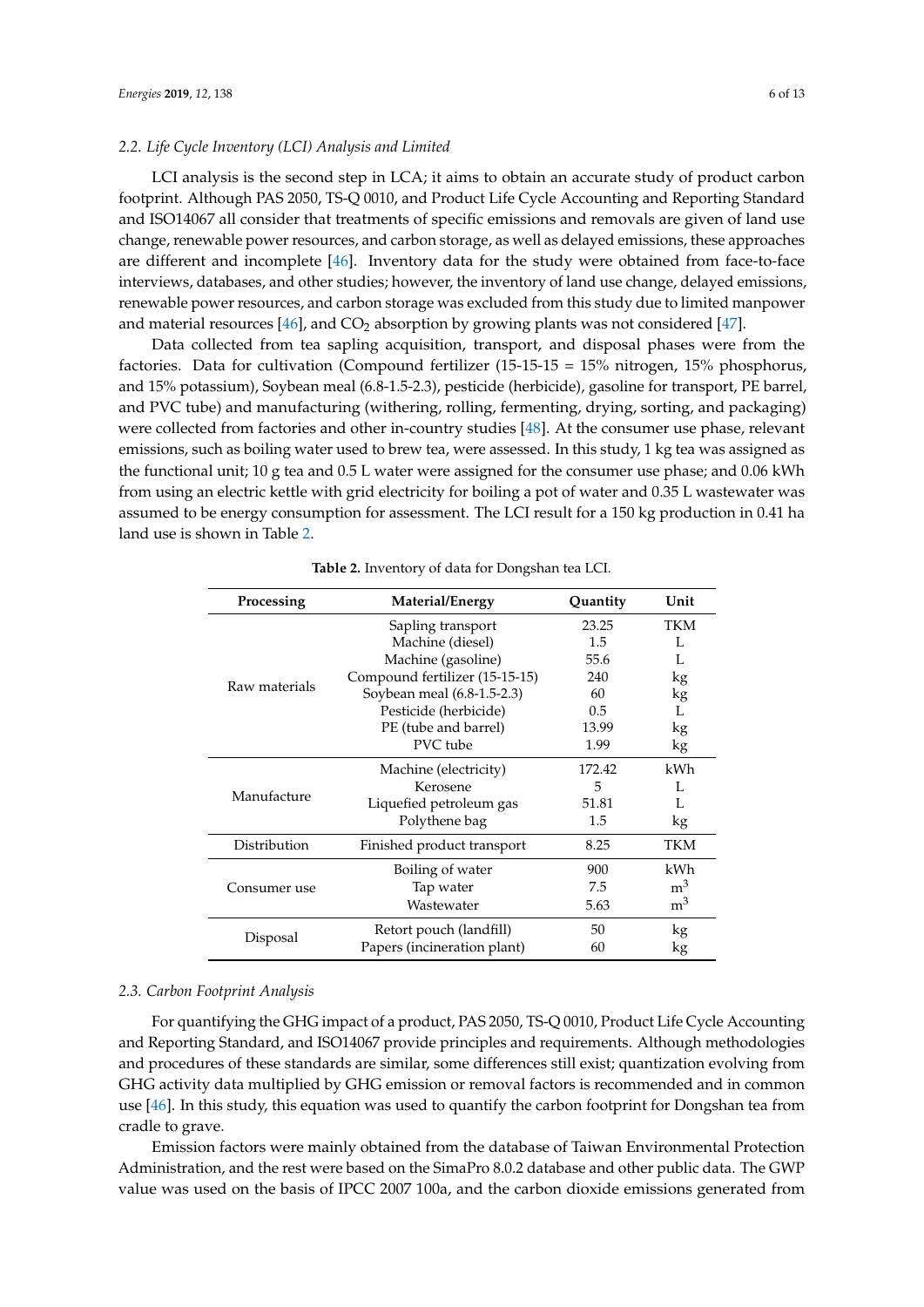electricity consumption (0.532 kg  $CO<sub>2</sub>e/KWh$ ) were determined by Taiwan's National Greenhouse Gas Registry website [\[49\]](#page-11-20).

#### *2.4. Life Cycle Impact Assessment (LCIA)*

Environmental impacts were assessed using IMPACT2002+, with an assessment pattern involving five steps, namely, characterization, damage assessment, normalization, weighting, and single score computation [\[50\]](#page-11-21). This assessment method indicates a workable implementation of a combined midpoint and damage approach, integrating all kinds of life cycle inventory results from 13 midpoint categories to four damage categories. These midpoint categories can make the interpretation easier and more useful for optimizing the damage categories [\[51\]](#page-11-22).

The 13 midpoint categories of IMPACT 2002+ are carcinogens, respiratory, noncarcinogens, inorganics, ozone layer depletion, ionizing radiation, respiratory organics, terrestrial ecotoxicity, aquatic ecotoxicity, terrestrial acidification/nutrification, land occupation, nonrenewable energy, global warming potential, and mineral extraction. The four damage categories are climate change, human health, ecosystem quality, and resources. Jolliet et al. [\[51\]](#page-11-22) introduced the set of normalization factors, which were applied to change each category value into a new damage unit to conquer the problems. The relations between impact categories and damaged categories are shown in Table [3.](#page-6-0)

<span id="page-6-0"></span>

| <b>Damage Categories</b><br>Value/Damage Unit                                        | <b>Midpoint Category</b>                   |                        | Damage Unit                                                       |  |
|--------------------------------------------------------------------------------------|--------------------------------------------|------------------------|-------------------------------------------------------------------|--|
|                                                                                      | Carcinogens                                | $1.45 \times 10^{-6}$  | DALY/kg C <sub>2</sub> H <sub>3</sub> Cl                          |  |
| Human health                                                                         | Noncarcinogens                             | $1.45 \times 10^{-6}$  | DALY/kg C <sub>2</sub> H <sub>3</sub> Cl                          |  |
| 0.0077                                                                               | Respiratory inorganics                     | $7.00 \times 10^{-4}$  | DALY/kg $PM_{2.5}$                                                |  |
| DALY/pers/yr                                                                         | Ozone layer depletion                      | $1.05 \times 10^{-3}$  | DALY/kg CFC-11                                                    |  |
|                                                                                      | Ionizing radiation                         | $2.10 \times 10^{-10}$ | DALY/Bq C-14                                                      |  |
|                                                                                      | Respiratory organics                       | $2.13 \times 10^{-6}$  | DALY/kg C <sub>2</sub> H <sub>4</sub>                             |  |
| Ecosystem quality<br>4650<br>PDF $\times$ m <sup>2</sup> $\times$ yr/pers/yr         | Aquatic ecotoxicity                        | $8.86 \times 10^{-5}$  | PDF $\times$ m <sup>2</sup> $\times$ yr/kg·TEG water              |  |
|                                                                                      | Terrestrial ecotoxicity                    | $8.86 \times 10^{-5}$  | PDF $\times$ m <sup>2</sup> $\times$ yr/kg·TEG soil               |  |
|                                                                                      | Terrestrial<br>acidification/nutrification | 1.04                   | PDF $\times$ m <sup>2</sup> $\times$ yr/kg SO <sub>2</sub>        |  |
|                                                                                      | Land occupation                            | 1.09                   | PDF $\times$ m <sup>2</sup> $\times$ yr/m <sup>2</sup> org.arable |  |
| Climate change<br>Global warming<br>9950<br>potential<br>Kg CO <sub>2</sub> /pers/yr |                                            | 1                      | $\text{kg CO}_2/\text{kg CO}_2$                                   |  |
| <b>Resources</b>                                                                     | Nonrenewable energy                        | $5.10 \times 10^{-2}$  | MJ primary/MJ primary                                             |  |
| 152,000<br>MJ primary/pers/yr                                                        | Mineral extraction                         | 45.6                   | MJ primary/MJ surplus                                             |  |

**Table 3.** IMPACT 2002+ damage unit values.

#### **3. Results and Discussion**

## *3.1. Carbon Footprint Analysis Results*

In the case study of Dongshang tea, the carbon footprint is approximately  $7.035 \text{ CO}_2$ eq/kg, and the ratio is roughly in accordance with the study of cradle to grave from local experts [\[38\]](#page-11-9). Details are specified in Figure [3.](#page-7-0) Our study found that consumer use, accounting for 45.58% of the total, is the major source of carbon emissions in the tea product life cycle. The raw material phase is the second main source of carbon emissions, accounting for 35.15% of the total, followed by the manufacturing phase, which accounts for 18.67% of the total. Distribution and disposal phases have a low percentage of emissions.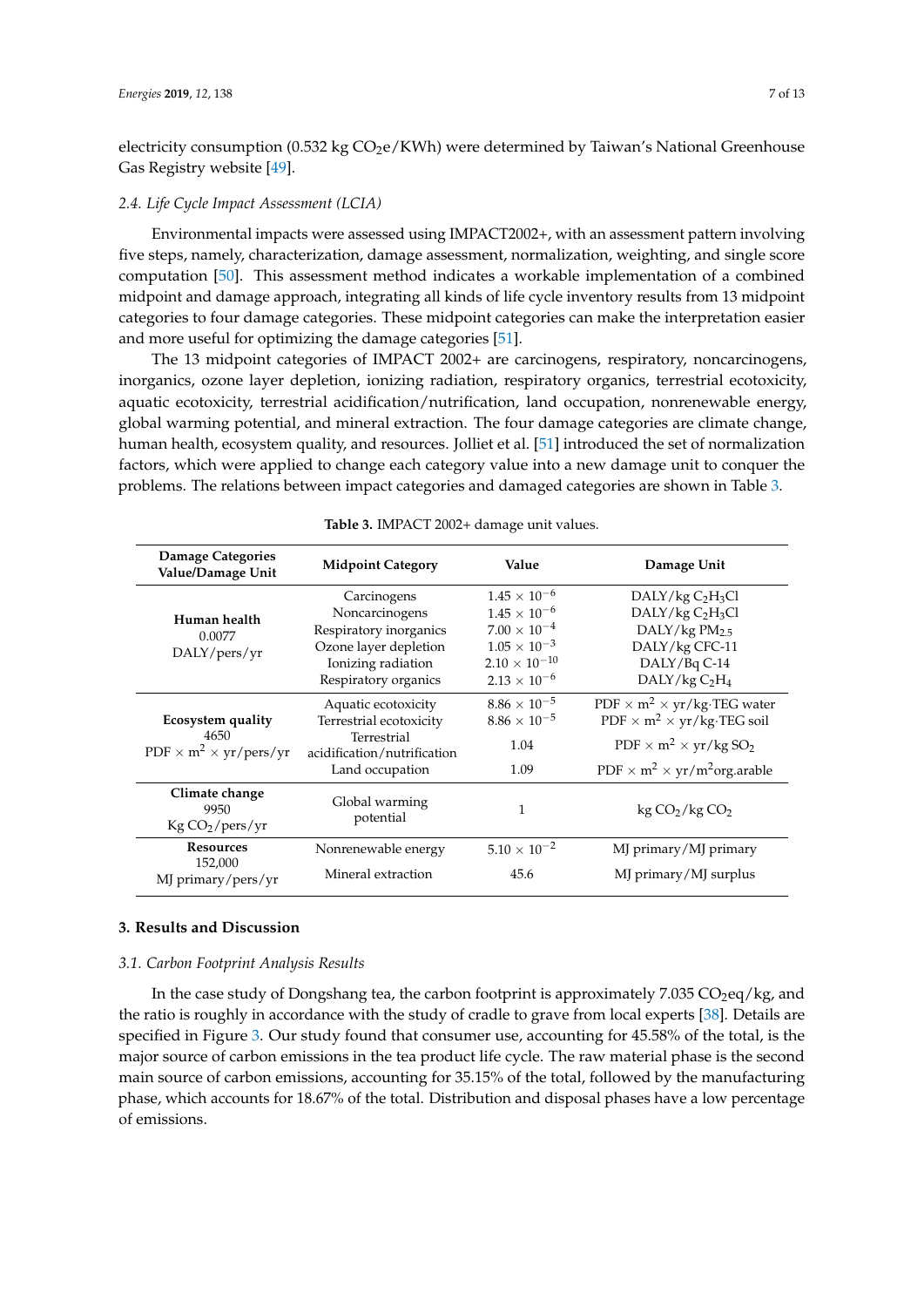<span id="page-7-0"></span>

**Figure 3.** Overall carbon emission (kgCO<sub>2</sub>eq/kg) contribution.

In this study, the raw material phase, which involves machinery use, fertilizer application, In this study, the raw material phase, which involves machinery use, fertilizer application, sapling transport, and pesticide use, contributes 2.473  $\rm CO_2$ eq/kg per kg of tea, and nitrogen fertilizer inputs into planting and growing was identified as a hotspot. Since the 1850s, a large volume of inputs into planting and growing was identified as a hotspot. Since the 1850s, a large volume of anthropogenic nitrogen fertilizer has been applied to agricultural land to facilitate crop production. anthropogenic nitrogen fertilizer has been applied to agricultural land to facilitate crop production.<br>Improper nitrogen fertilizer management causes various ecological and environmental problems, and compared with the production of phosphate and potash fertilizers, that of nitrogen fertilizers and compared with the production of phosphate and potash fertilizers, that of nitrogen fertilizers demands more energy requirement. Therefore, carbon footprint can be reduced via the efficient use demands more energy requirement. Therefore, carbon footprint can be reduced via the efficient use of nitrogen fertilizers [\[52](#page-11-23)[,53\]](#page-12-0).

The manufacturing phase contributes 1.313  $CO_2$ eq/kg per kg of tea, and the use of LPG roller fixation machine and electricity consumption for hot air drying were identified as hotspots. The four fixation machine and electricity consumption for hot air drying were identified as hotspots. The four main types of tea are black, green, white, and Oolong. Although they all originate from *C. sinensis*, main types of tea are black, green, white, and Oolong. Although they all originate from *C. sinensis*, they are produced with varying fermenting degrees. Black tea is fully fermented; Oolong tea is they are produced with varying fermenting degrees. Black tea is fully fermented; Oolong tea is semifermented; white tea is low fermented, and green tea is nonfermented [\[54\]](#page-12-1).

At the consumer use phase, tap water, boiling of water, and wastewater contribute 3.207  $\text{CO}_2$ eq/kg from 10 g tea and 0.5 L water. The main source of carbon emissions in the tea product life cycle is electricity consumption from boiling a pot of water at 0.06 KWh using an electric kettle with grid electricity. Results in this study confirmed the findings of Munasinghe et al. [\[36\]](#page-11-7), Azapagic et al. [\[37\]](#page-11-8), [37], and Doublet and Jungbluth [55]. Therefore, carbon footprint can be reduced through the and Doublet and Jungbluth [\[55\]](#page-12-2). Therefore, carbon footprint can be reduced through the minimization of the frequency of boiling water (such as heat preservation) or use of highly efficient boiling water facilities. The Taiwan Bureau of Energy, Ministry of Economic Affairs initiated the voluntary Energy Label program in order to urge manufacturers to invest in research and development of energy-efficient products and promote the deployment of energy efficiency technologies. A consumer environment that values highly energy-efficient products could be created, given that consumers could easily recognize such products through the "Energy Label."  $\,$ 

# *3.2. LCIA Results 3.2. LCIA Results*

The software SimaPro was used in this study to calculate the environmental impact of Dongshan The software SimaPro was used in this study to calculate the environmental impact of Dongshan tea, and the calculation was performed via the IMPACT 2002+ assessment method. Fig[ur](#page-8-0)e 4 shows tea, and the calculation was performed via the IMPACT 2002+ assessment method. Figure 4 shows the the normalization environmental impact category of Dongshan tea. The figure indicates that the normalization environmental impact category of Dongshan tea. The figure indicates that the biggest biggest environmental impact categories are human health, climate change, resources in the raw environmental impact categories are human health, climate change, resources in the raw material phase, and climate change in the consumer use and manufacturing phases.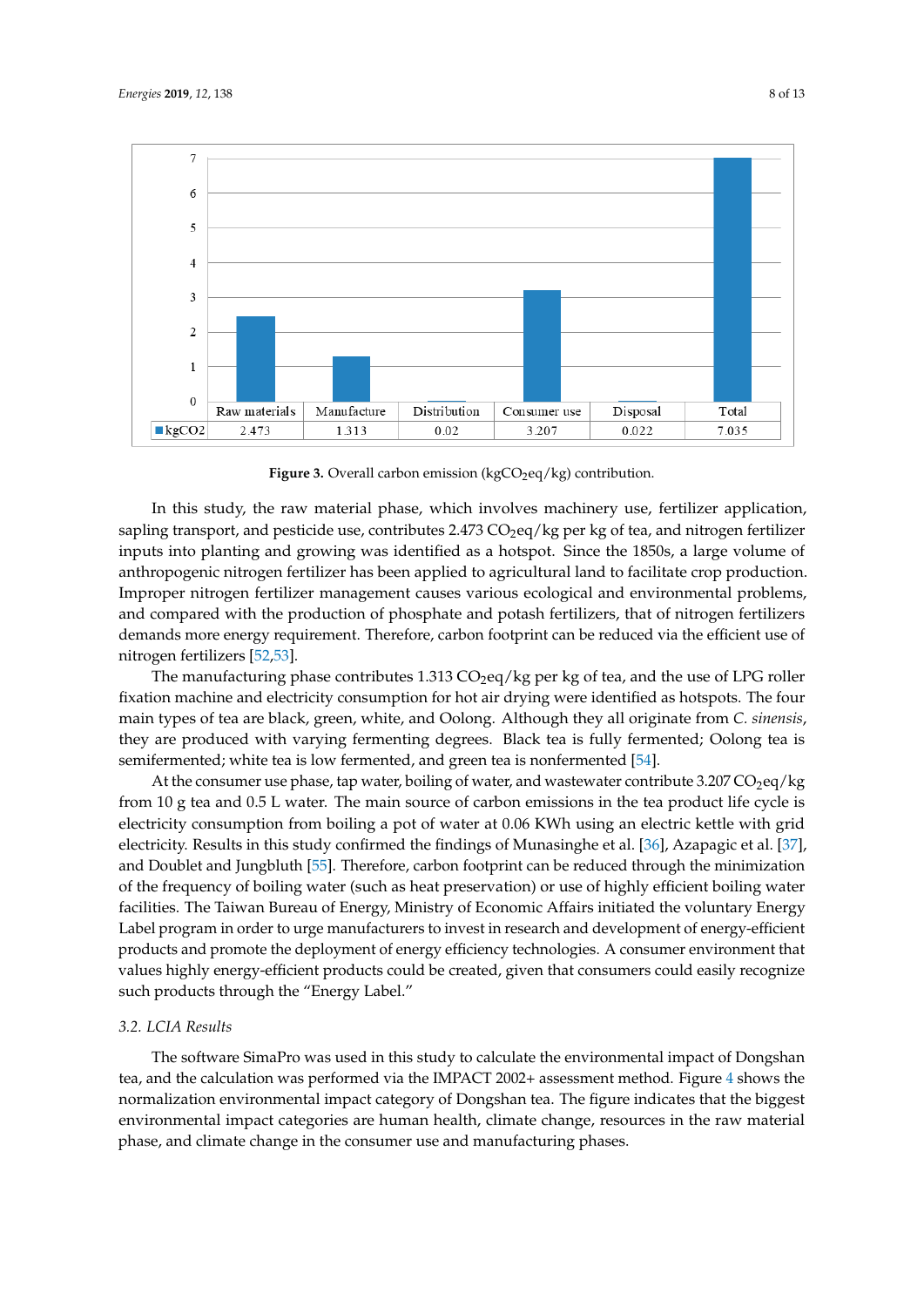<span id="page-8-0"></span>

**Figure 4.** Normalization environmental impact of Dongshan tea. **Figure 4.** Normalization environmental impact of Dongshan tea.

This study found that 96% of the impact of resource categories comes from the raw material This study found that 96% of the impact of resource categories comes from the raw material phase, the main midpoint being nonrenewable energy. The impact of climate change categories is phase, the main midpoint being nonrenewable energy. The impact of climate change categories is quite<br>similar with carbon footprint analysis; 46%, 35%, and 19% come from the consumer use, raw material, and manufacturing phases, respectively. The distribution and disposal phases have a lower percentage and manufacturing phases, respectively. The distribution and disposal phases have a lower percentage<br>of environmental impacts due to the concept of local use and consumption, which minimizes food miles and waste materials through the use of large packing sizes for tea. Ecosystem quality yielded miles and waste materials through the use of large packing sizes for tea. Ecosystem quality yielded<br>a negative value in the raw material phase, given that mountain spring water and soybean meal are used as base fertilizer and only minimal amounts of chemical fertilizers and pesticides are applied; the cultivation method in this tea farm is relatively eco-friendly.

This study found that 97% of the impact of human health categories comes from the raw material phase, and the largest midpoint is respiratory inorganics, which contributes 76%. Paramesh et al. [56] also reported that the life cycle assessment pointed out on-farm emissions are the hotspot for respiratory inorganics, whereas fertilizers are a potential hotspot. With increased chemical fertilizer inputs and adoption of new technologies, crop yields have increased steadily, and food security has improved, although it results in soil deterioration, GHG emissions, and water contamination [57,58]. Fertilizers are held responsible as the main factor for that category; however, compared to climate change and fossil fuel depletion, these emissions are relatively low. With an optimized fertilization strategy (including use compound fertilizer, and shorten transportation distances), the burden can be reduced [47]. Although the influence of organic fertilizers on crop yield is gradual and changeable in a short period of time  $[59]$ , the application of organic fertilizers, instead of chemical fertilizers, is economically practical, contributes considerably to environmental sustainability, and increases agricultural production  $[60]$ . In addition to spreading awareness about the importance of and increases agricultural production [\[60\]](#page-12-7). In addition to spreading awareness about the importance of<br>environmental sustainability, national policy subsidies must market the use of organic fertilizers [\[61](#page-12-8)[,62\]](#page-12-9). For encouraging the development of organic agriculture in the country, organic agriculture and eco-friendly farming promotion have been included in 10 key policies of the new agriculture policy by the Taiwan Council of Agriculture. Since 2017, subsidies for organic and eco-friendly farming have been in place; a user receives NTD 3 per kg by using the recommended fertilizer brand, and for every 10 t organic fertilizer applied on a hectare of land, a user receives NTD 30,000. This study found that 97% of the impact of human health categories comes from the raw material<br>phase, and the largest midpoint is respiratory inorganics, which contributes 76%. Paramesh et al. [56]<br>also reported that the l Fertilizers are held responsible as the main factor for that category; however, compared to climate<br>change and fossil fuel depletion, these emissions are relatively low. With an optimized fertilization<br>strategy (including For encouraging the development of organic agriculture in the country, organic agriculture and<br>eco-friendly farming promotion have been included in 10 key policies of the new agriculture policy by<br>the Taiwan Council of Agr

#### 30,000. **4. Conclusions and Perspectives**

This study investigated the environmental impact of Taiwanese Dongshan tea, the carbon footprint assessment of growth in Yilan, and the consumption of tea in Taipei, covering the raw material, manufacturing, distribution and transportation, consumer use, and disposal and recycling phases. LCA results showed that energy used in the consumer use phase is the main hotspot in the case of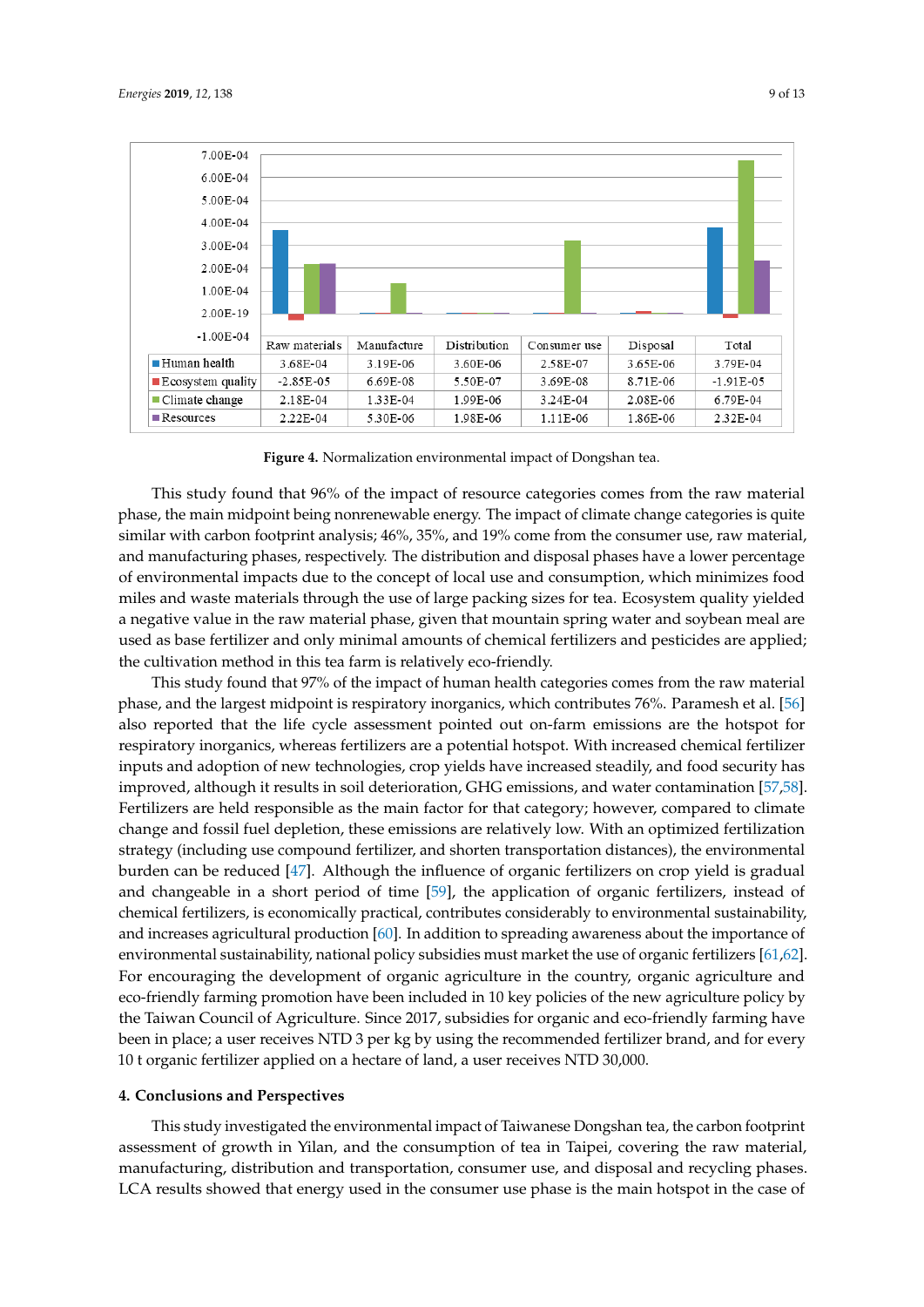The largest energy consumption and life cycle environmental impact during tea processing is contributed by black tea (versus Oolong and green) [\[63\]](#page-12-10). Dongshan tea is a kind of black tea, where the emissions of LCA is the remaining 18.67% in the manufacture phase. In this case, solar power can be utilized directly or indirectly during leaf drying and withering, thus reducing energy use.

Tea is the most widely consumed nonalcoholic beverage in the world apart from water [\[64\]](#page-12-11); therefore, improving sustainability in the tea industry will facilitate sustainable production and consumption. Hence, we propose some measures for reducing carbon footprint and environmental impact, including the use of highly efficient boiling water facilities and heating preservation. The implementation of these measures will minimize the frequency of boiling water in the consumer use phase and decrease the use of nitrogen fertilizers in the raw material phase.

An entire change of the economic model is impracticable; thus, a progressive conversion of consumer behavior is feasible in achieving an environmentally sustainable society [\[65\]](#page-12-12). In summary, LCA is an internationally recognized approach for the environmental assessment of products and processes [\[66\]](#page-12-13). The methods, results, and conclusions in this study can be used as a reference by future researchers. In addition, this study provides a complete impact analysis and identifies relevant hotspots. Results provide essential data for policymakers, tea producers, and consumers, and the suggested measures for the reduction of environmental impact can contribute toward a low-carbon and sustainable agricultural development and consumption.

**Author Contributions:** C.-H.C. and A.H.H. analyzed the data and compiled the article. L.H.H. and M.-H.C. supported the data. Y.-C.L. and Z.C. provided technical comments on the whole work.

**Funding:** This research was funded by Youngsun Cultue & Education Foundation under the project of Carbon Footprint Inventory of Agricultural products in Yilan County.

**Acknowledgments:** The study was supported by Youngsun Cultue & Education Foundation under the project of Carbon Footprint Inventory of Agricultural products in Yilan County. In addition, it's many thanks to the reviewers for their valuable recommendation to improve this research.

**Conflicts of Interest:** The authors declare no conflict of interest.

#### **References**

- <span id="page-9-0"></span>1. Edenhofer, O.; Pichs-Madruga, R.; Sokona, Y.; Farahani, E.; Kadner, S.; Kadner, K.; Seyboth, A.; Adler, I.; Baum, S.; Myhre, G.; et al. *Climate Change 2014: Mitigation of Climate Change*; Working Group III Contribution to the IPCC Fifth Assessment Report; Cambridge University Press: Cambridge, UK, 2015.
- <span id="page-9-1"></span>2. Food and Agriculture Organization of the United Nations (FAO). *Regional Strategy for Sustainable Hybrid Rice Development in Asia*; Food and Agriculture Organization of the United Nations Regional Office for Asia and the Pacific: Bangkok, Thailand, 2014.
- <span id="page-9-2"></span>3. Irani, Z.; Sharif, A.M. Sustainable food security futures: Perspectives on food waste and information across the food supply chain. *J. Enterp. Inf. Manag.* **2016**, *29*, 171–178. [\[CrossRef\]](http://dx.doi.org/10.1108/JEIM-12-2015-0117)
- <span id="page-9-3"></span>4. Runhaar, H. Tools for integrating environmental objectives into policy and practice: What works where? *Environ. Impact Assess. Rev.* **2016**, *59*, 1–9. [\[CrossRef\]](http://dx.doi.org/10.1016/j.eiar.2016.03.003)
- <span id="page-9-4"></span>5. Godfray, H.C.J.; Beddington, J.R.; Crute, I.R.; Haddad, L.; Lawrence, D.; Muir, J.F.; Pretty, J.; Robinson, S.; Thomas, S.M.; Toulmin, C. Food security: The challenge of feeding 9 billion people. *Science* **2010**, *327*, 812–818. [\[CrossRef\]](http://dx.doi.org/10.1126/science.1185383) [\[PubMed\]](http://www.ncbi.nlm.nih.gov/pubmed/20110467)
- <span id="page-9-5"></span>6. Meyfroidt, P. Trade-offs between environment and livelihoods: Bridging the global land use and food security discussions. *Glob. Food Secur.* **2018**, *16*, 9–16. [\[CrossRef\]](http://dx.doi.org/10.1016/j.gfs.2017.08.001)
- <span id="page-9-6"></span>7. Lobell, D.B.; Schlenker, W.; Costa-Roberts, J. Climate trends and global crop production since 1980. *Science* **2011**, *333*, 616–620. [\[CrossRef\]](http://dx.doi.org/10.1126/science.1204531) [\[PubMed\]](http://www.ncbi.nlm.nih.gov/pubmed/21551030)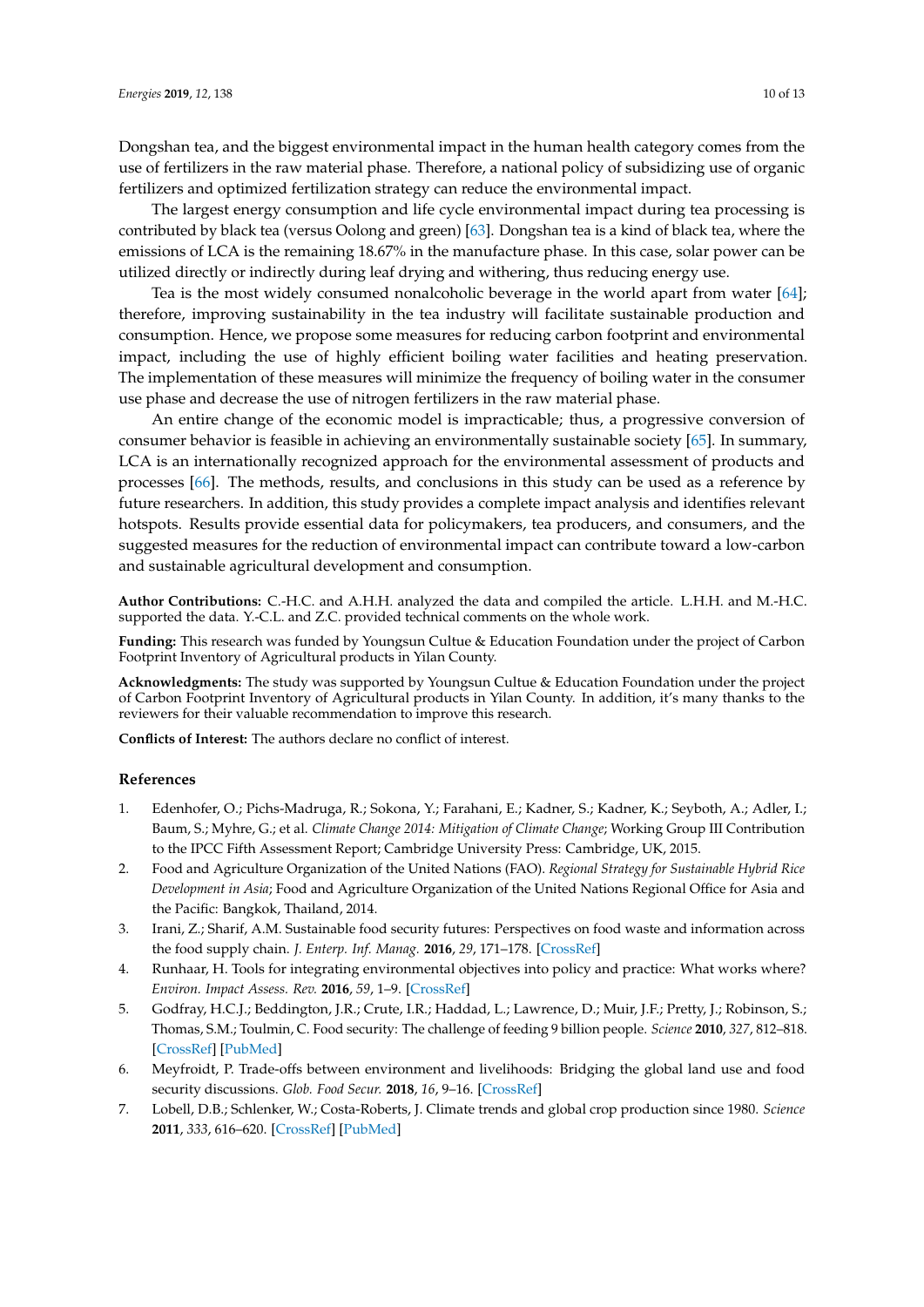- <span id="page-10-0"></span>8. Kangalawe, R.Y.M.; Mungongo, C.G.; Mwakaje, A.G.; Kalumanga, E.; Yanda, P.Z. Climate change and variability impacts on agricultural production and livelihood systems in Western Tanzania. *Clim. Dev.* **2017**, *9*, 202–216. [\[CrossRef\]](http://dx.doi.org/10.1080/17565529.2016.1146119)
- <span id="page-10-1"></span>9. Sá, J.C.M.; Lal, R.; Cerri, C.C.; Lorenz, K.; Hungria, M.; Carvalho, P.C.F. Low-carbon agriculture in South America to mitigate global climate change and advance food security. *Environ Int.* **2017**, *98*, 102–112. [\[CrossRef\]](http://dx.doi.org/10.1016/j.envint.2016.10.020)
- <span id="page-10-2"></span>10. Moraes, A.; Carvalho, P.C.F.; Anghinoni, I.; Lustosa, S.B.C.; Andrade, S.E.V.G.; Kunrath, T.R. Integrated crop–livestock systems in the Brazilian subtropics. *Eur. J. Agron.* **2014**, *57*, 4–9. [\[CrossRef\]](http://dx.doi.org/10.1016/j.eja.2013.10.004)
- <span id="page-10-3"></span>11. Prost, L.; Berthet, E.T.; Cerf, M.; Jeuffroy, M.H.; Labatut, J.; Meynard, J.M. Innovative design for agriculture in the move towards sustainability: Scientific challenges. *Res. Eng. Des.* **2017**, *28*, 119–129. [\[CrossRef\]](http://dx.doi.org/10.1007/s00163-016-0233-4)
- <span id="page-10-4"></span>12. Pigford, A.A.E.; Hickey, G.M.; Klerkx, L. Beyond agricultural innovation systems? Exploring an agricultural innovation ecosystems approach for niche design and development in sustainability transitions. *Agric. Syst.* **2018**, *164*, 116–121. [\[CrossRef\]](http://dx.doi.org/10.1016/j.agsy.2018.04.007)
- <span id="page-10-5"></span>13. Rockström, J.; Williams, J.; Daily, G.; Noble, A.; Matthews, N.; Gordon, L.; Wetterstrand, H.; De Clerck, F.; Shah, M.; Steduto, P.; et al. Sustainable intensification of agriculture for human prosperity and global sustainability. *Ambio* **2017**, *46*, 4–17. [\[CrossRef\]](http://dx.doi.org/10.1007/s13280-016-0793-6) [\[PubMed\]](http://www.ncbi.nlm.nih.gov/pubmed/27405653)
- <span id="page-10-6"></span>14. Pergola, M.; Persiani, A.; Pastore, V.; Palese, A.M.; Arous, A.; Celano, G. A comprehensive Life Cycle Assessment (LCA) of three apricot orchard systems located in Metapontino area (Southern Italy). *J. Clean. Prod.* **2017**, *142*, 4059–4071. [\[CrossRef\]](http://dx.doi.org/10.1016/j.jclepro.2016.10.030)
- <span id="page-10-18"></span>15. Notarnicola, B.; Salomone, R.; Petti, L.; Renzulli, P.A.; Roma, R.; Cerutti, A.K. *Life Cycle Assessment in the Agri-Food Sector: Case Studies, Methodological Issues and Best Practices*; Springer International Publishing: Cham, Switzerland, 2015; pp. 123–184, ISBN 978-3-319-11940-3.
- <span id="page-10-7"></span>16. Bartzas, G.; Zaharaki, D.; Komnitsas, K. Life cycle assessment of open field and greenhouse cultivation of lettuce and barley. *Inf. Process. Agric.* **2015**, *2*, 191–207. [\[CrossRef\]](http://dx.doi.org/10.1016/j.inpa.2015.10.001)
- <span id="page-10-8"></span>17. Wu, H.; Wang, S.; Gao, L.; Zhang, L.; Yuan, Z.; Fan, T.; Wei, K.; Huang, L. Nutrient-derived environmental impacts in Chinese agriculture during 1978–2015. *J. Environ. Manag.* **2018**, *217*, 762–774. [\[CrossRef\]](http://dx.doi.org/10.1016/j.jenvman.2018.04.002) [\[PubMed\]](http://www.ncbi.nlm.nih.gov/pubmed/29656257)
- <span id="page-10-9"></span>18. Hellweg, S.; Mila Canals, L. Emerging approaches, challenges and opportunities in life cycle assessment. *Science* **2014**, *344*, 1109–1113. [\[CrossRef\]](http://dx.doi.org/10.1126/science.1248361) [\[PubMed\]](http://www.ncbi.nlm.nih.gov/pubmed/24904154)
- 19. Ali, S.A.; Tedone, L.; De Mastro, G. Optimization of the environmental performance of rainfed durum wheat by adjusting the management practices. *J. Clean. Prod.* **2015**, *87*, 105–118. [\[CrossRef\]](http://dx.doi.org/10.1016/j.jclepro.2014.09.029)
- 20. Kulak, M.; Nemecek, T.; Frossard, E.; Gaillard, G. Eco-efficiency improvement by using integrative design and life cycle assessment. The case study of alternative bread supply chains in France. *J. Clean. Prod.* **2016**, *112*, 2452–2461. [\[CrossRef\]](http://dx.doi.org/10.1016/j.jclepro.2015.11.002)
- <span id="page-10-10"></span>21. Renouf, M.A.; Renaud-Gentie, C.; Perrin, A.; Kanyarushoki, C.; Jourjon, F. Effectiveness criteria for customised agricultural life cycle assessment tools. *J. Clean. Prod.* **2018**, *179*, 246–254. [\[CrossRef\]](http://dx.doi.org/10.1016/j.jclepro.2017.12.170)
- <span id="page-10-11"></span>22. Oldfield, T.L.; White, E.; Holden, N.M. The implications of stakeholder perspective for LCA of wasted food and green waste. *J. Clean. Prod.* **2018**, *170*, 1554–1564. [\[CrossRef\]](http://dx.doi.org/10.1016/j.jclepro.2017.09.239)
- <span id="page-10-12"></span>23. Kung, C.C.; McCarl, B.A.; Chen, C.C.; Chen, L.J. Environmental Impact and Bioenergy Potential: Evaluation of Agricultural Commodity and Animal Waste Based Biochar Application on Taiwanese Set-aside Land. *Energy Procedia* **2014**, *61*, 679–682. [\[CrossRef\]](http://dx.doi.org/10.1016/j.egypro.2014.11.941)
- <span id="page-10-13"></span>24. Tilman, D.; Balzer, C.; Hill, J.; Befort, B.L. Global food demand and the sustainable intensification of agriculture. *Proc. Natl. Acad. Sci. USA* **2011**, *108*, 20260–20264. [\[CrossRef\]](http://dx.doi.org/10.1073/pnas.1116437108) [\[PubMed\]](http://www.ncbi.nlm.nih.gov/pubmed/22106295)
- <span id="page-10-14"></span>25. Lee, S.C.; Wang, C.H.; Yen, C.E.; Chang, C. DNA barcode and identification of the varieties and provenances of Taiwan's domestic and imported made teas using ribosomal internal transcribed spacer 2 sequences. *J. Food Drug Anal.* **2017**, *25*, 260–274. [\[CrossRef\]](http://dx.doi.org/10.1016/j.jfda.2016.06.008)
- <span id="page-10-15"></span>26. Stadler, R.H.; Hughes, G.; Guillaume-Gentil, O. Safety of food and beverages: Coffee, tea and herbals, cocoa and derived products. *Food Mater. Technol. Risks* **2014**, *3*, 371–383.
- <span id="page-10-16"></span>27. Xia, E.H.; Zhang, H.B.; Sheng, J.; Li, K.; Zhang, Q.J.; Kim, C.; Zhang, Y.; Liu, Y.; Zhu, T.; Li, W.; et al. The Tea Tree Genome Provides Insights into Tea Flavor and Independent Evolution of Caffeine Biosynthesis. *Mol. Plant* **2017**, *10*, 866–877. [\[CrossRef\]](http://dx.doi.org/10.1016/j.molp.2017.04.002) [\[PubMed\]](http://www.ncbi.nlm.nih.gov/pubmed/28473262)
- <span id="page-10-17"></span>28. FAO. *World Tea Production and Trade Current and Future Development, Trade and Markets Division*; Food and Agriculture Organization: Rome, Italy, 2015.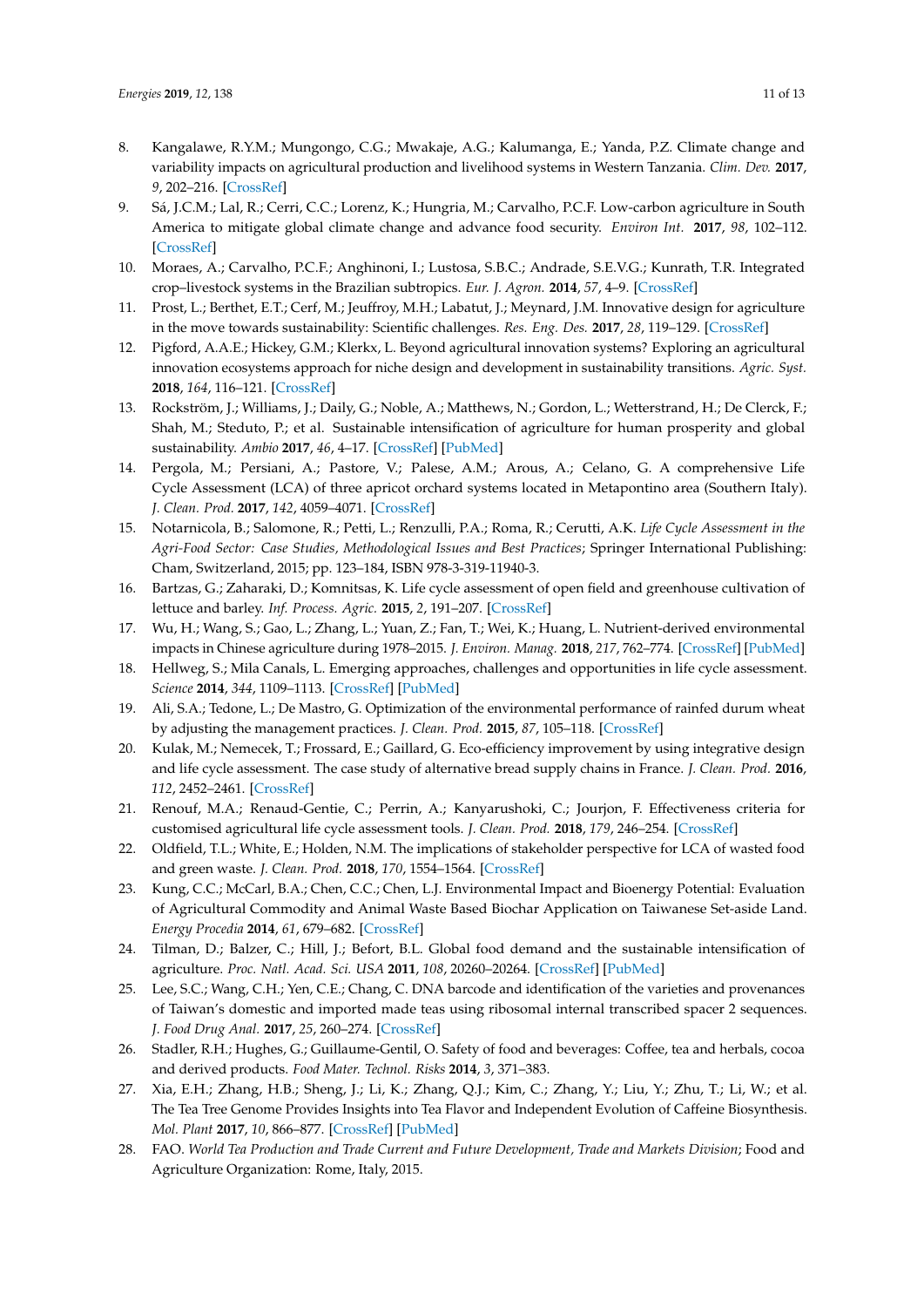- <span id="page-11-0"></span>29. FAO. *Committee on the Commodity Problems Intergovernmental Group on Tea, Current Market Situation and Medium-Term Outlook*; Food and Agriculture Organization: Beijing, China, 2015.
- <span id="page-11-1"></span>30. Mei, Y. China tea production and marketing report in 2014 and situation forecast in 2015. *Tea World* **2015**, *6*, 50–59.
- <span id="page-11-2"></span>31. Pinto, M.S. Tea: A new perspective on health benefits. *Food Res. Int.* **2013**, *53*, 558–567. [\[CrossRef\]](http://dx.doi.org/10.1016/j.foodres.2013.01.038)
- <span id="page-11-3"></span>32. Shen, C.L.; Chyu, M.C. Tea flavonoids for bone health: From animals to humans. *J. Investig. Med.* **2016**, *64*, 1151–1157. [\[CrossRef\]](http://dx.doi.org/10.1136/jim-2016-000190) [\[PubMed\]](http://www.ncbi.nlm.nih.gov/pubmed/27356546)
- <span id="page-11-4"></span>33. Zhang, Q.; Gao, W.; Su, S.; Weng, M.; Cai, Z. Biophysical and socioeconomic determinants of tea expansion: Apportioning their relative importance for sustainable land use policy. *Land Use Policy* **2017**, *68*, 438–447. [\[CrossRef\]](http://dx.doi.org/10.1016/j.landusepol.2017.08.008)
- <span id="page-11-5"></span>34. Rivera, X.C.S.; Bacenetti, J.; Fusi, A.; Niero, M. The influence of fertiliser and pesticide emissions model on life cycle assessment of agricultural products: The case of Danish and Italian barley. *Sci. Total Environ.* **2017**, *592*, 745–757. [\[CrossRef\]](http://dx.doi.org/10.1016/j.scitotenv.2016.11.183)
- <span id="page-11-6"></span>35. Farshad, S.F.; Hamed, K.P.; Mahmoud, G.N.R.; Chen, G. Cradle to grave environmental-economic analysis of tea life cycle in Iran. *J. Clean. Prod.* **2018**, *196*, 953–960. [\[CrossRef\]](http://dx.doi.org/10.1016/j.jclepro.2018.06.083)
- <span id="page-11-7"></span>36. Munasinghe, M.; Deraniyagala, Y.; Dassanayake, N.; Karunarathna, H. Economic, social and environmental impacts and overall sustainability of the tea sector in Sri Lanka. *Sustain. Prod. Consum.* **2017**, *12*, 155–169. [\[CrossRef\]](http://dx.doi.org/10.1016/j.spc.2017.07.003)
- <span id="page-11-8"></span>37. Azapagic, A.; Bore, J.; Cheserek, B.; Kamunya, S.; Elbehri, A. The global warming potential of production and consumption of Kenyan tea. *J. Clean. Prod.* **2016**, *112*, 4031–4040. [\[CrossRef\]](http://dx.doi.org/10.1016/j.jclepro.2015.07.029)
- <span id="page-11-9"></span>38. Chen, L.C.; Yang, T.F. Carbon Footprint Study of Organic Tea Product. *J. TungNan Univ.* **2011**, *37*, 203–214.
- <span id="page-11-10"></span>39. Li, L.; Wu, W.; Giller, P.; O'Halloran, J.; Liang, L.; Peng, P.; Zhao, G. Life cycle assessment of a highly diverse vegetable multi-cropping system in Fengqiu county, China. *Sustainability* **2018**, *10*, 983. [\[CrossRef\]](http://dx.doi.org/10.3390/su10040983)
- <span id="page-11-11"></span>40. Shen, J.; Gao, L.; Chen, Q.; Zhang, Z.; Wang, Z. Life cycle assessment (LCA) on three facility modes of vegetable production. *J. Jiangsu Univ.* **2013**, *34*, 650–657.
- <span id="page-11-12"></span>41. Theurl, M.C.; Hörtenhuber, S.J.; Lindenthal, T.; Palme, W. Unheated soil-grown winter vegetables in Austria: Greenhouse gas emissions and socio-economic factors of diffusion potential. *J. Clean. Prod.* **2017**, *151*, 134–144. [\[CrossRef\]](http://dx.doi.org/10.1016/j.jclepro.2017.03.016)
- <span id="page-11-13"></span>42. Liu, Y.; Langer, V.; Høgh-Jensen, H.; Egelyng, H. Life Cycle Assessment of fossil energy use and greenhouse gas emissions in Chinese pear production. *J. Clean. Prod.* **2010**, *18*, 1423–1430. [\[CrossRef\]](http://dx.doi.org/10.1016/j.jclepro.2010.05.025)
- <span id="page-11-14"></span>43. Ingrao, C.; Matarazzo, A.; Tricase, C.; Clasadonte, M.T.; Huisingh, D. Life cycle assessment for highlighting environmental hotspots in Sicilian peach production systems. *J. Clean. Prod.* **2015**, *92*, 109–120. [\[CrossRef\]](http://dx.doi.org/10.1016/j.jclepro.2014.12.053)
- <span id="page-11-15"></span>44. Longo, S.; Mistretta, M.; Guarino, F.; Cellura, M. Life Cycle Assessment of organic and conventional apple supply chains in the North of Italy. *J. Clean. Prod.* **2017**, *140*, 654–663. [\[CrossRef\]](http://dx.doi.org/10.1016/j.jclepro.2016.02.049)
- <span id="page-11-16"></span>45. Zhang, L.; Li, X.; Yu, J.; Yao, X. Toward Cleaner Production: What drives farmers to adopt eco-friendly agricultural production? *J. Clean. Prod.* **2018**, *184*, 550–558. [\[CrossRef\]](http://dx.doi.org/10.1016/j.jclepro.2018.02.272)
- <span id="page-11-17"></span>46. Gao, T.; Liu, Q.; Wang, J. A comparative study of carbon footprint and assessment standards. *Int. J. Low Carbon Technol.* **2014**, *9*, 237–243. [\[CrossRef\]](http://dx.doi.org/10.1093/ijlct/ctt041)
- <span id="page-11-18"></span>47. Hasler, K.; Broring, S.; Omta, S.W.F.; Olfs, H.W. Life cycle assessment (LCA) of different fertilizer producer types. *Eur. J. Agron.* **2015**, *69*, 41–51. [\[CrossRef\]](http://dx.doi.org/10.1016/j.eja.2015.06.001)
- <span id="page-11-19"></span>48. Hsieh, H.W.; Tsai, I.T.; Hsieh, C.L. Survey and Analysis of Fuel Consumption of Popular Gasoline-Type Agricultural Machinery in Taiwan. *J. Agric. Mach.* **2007**, *16*, 1–14.
- <span id="page-11-20"></span>49. Taiwan Environmental Protection Administration (Taiwan EPA). *Environmental Resource Database in Taiwan*; Environmental Protection Administration (EPA): Taiwan, 2012. Available online: [https://erdb.epa.gov.tw/](https://erdb.epa.gov.tw/DataRepository/Other/Carbon_Footprint_Emission_Factor.aspx) [DataRepository/Other/Carbon\\_Footprint\\_Emission\\_Factor.aspx](https://erdb.epa.gov.tw/DataRepository/Other/Carbon_Footprint_Emission_Factor.aspx) (accessed on 18 December 2018).
- <span id="page-11-21"></span>50. Prado, V.; Wender, B.A.; Seager, T.P. Interpretation of comparative LCAs: External normalization and a method of mutual differences. *Int. J. Life Cycle Assess.* **2017**, *22*, 2018–2029. [\[CrossRef\]](http://dx.doi.org/10.1007/s11367-017-1281-3)
- <span id="page-11-22"></span>51. Jolliet, O.; Margni, M.; Charles, R.; Humbert, S.; Payet, J.; Rebitzer, G.; Rosenbaum, R. IMPACT 2002+: A new life cycle impact assessment methodology. *Int. J. Life Cycle Assess.* **2003**, *8*, 324–330. [\[CrossRef\]](http://dx.doi.org/10.1007/BF02978505)
- <span id="page-11-23"></span>52. Maraseni, T.N.; Cockfield, G.; Maroulis, J.; Chen, G. An assessment of greenhouse gas emissions from the Australian vegetables industry. *J. Environ. Sci. Health Part B* **2010**, *45*, 578–588. [\[CrossRef\]](http://dx.doi.org/10.1080/03601234.2010.493497) [\[PubMed\]](http://www.ncbi.nlm.nih.gov/pubmed/20661792)